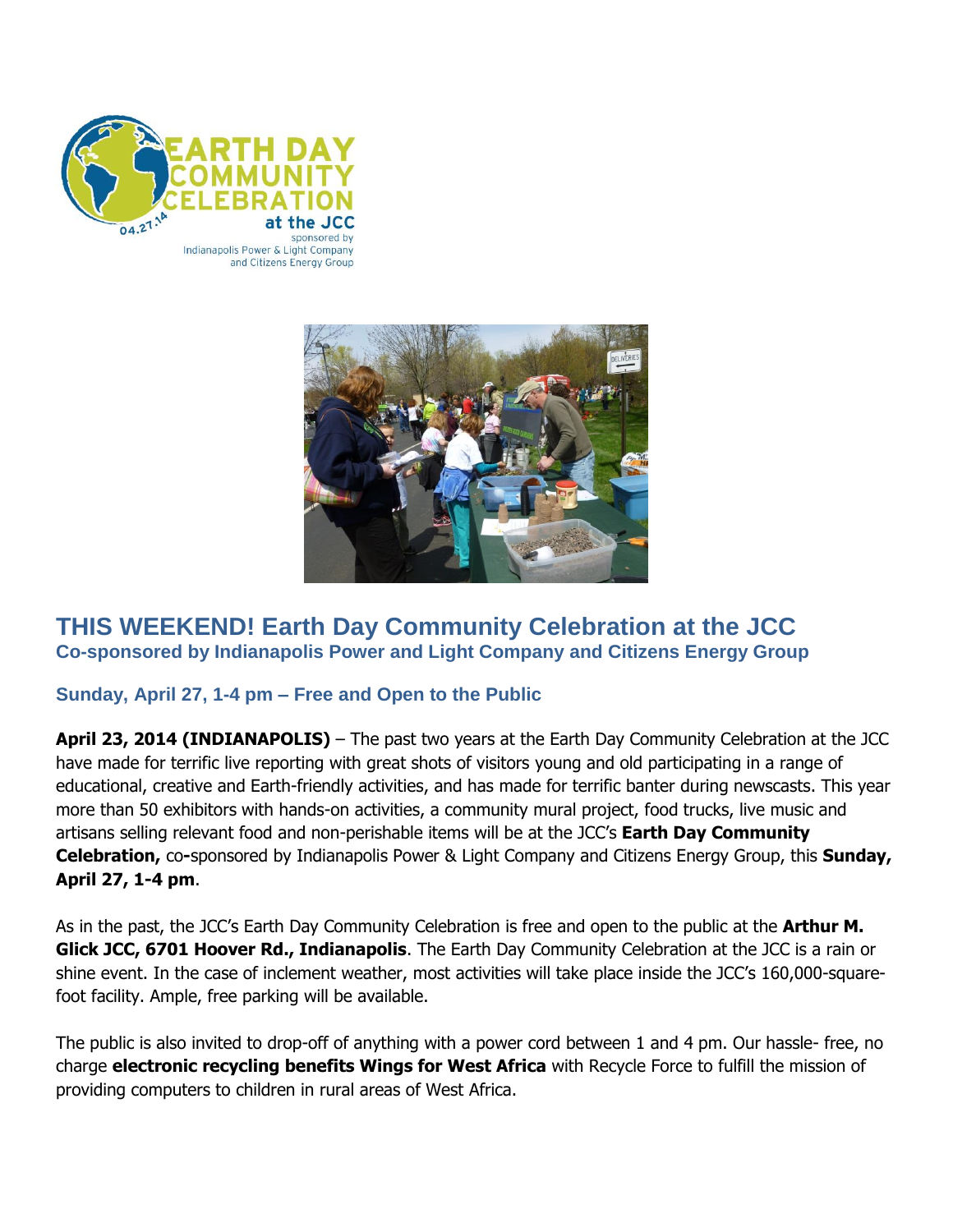Highlights of the day include:

**Tree planting:** Keep Indianapolis Beautiful returns for the third year with young trees for the beautification of the Max & Mae Simon Jewish Community Campus (where the JCC is located on 40 acres in the midst of a north-side neighborhood). Volunteers are needed to help plant trees from noon until 1 pm. **Volunteers for the tree planting and the Earth Day event in general may register at [Volunteer Registration.](https://secure.ujcfederations.org/ft2/form.html?__id=26878)**

**All aspects of gardening:** Composting, planting seedlings, constructing a mini greenhouse, hydroponics, raised garden bed construction, making seed tape, how to build a rain barrel, the underworld life of earthworms in your garden and more related activities presented by master gardeners and educators.

**Alternative energy sources:** Solar, electric, motion dynamics and others. Meet the Purdue Solar Racing team and check out their solar-powered car.

**Creative recycling:** Make terrariums from plastic bottles; use phonebooks and plastic bags to create a floral bouquet; make dog toys from recycled garments and create music from household and discarded objects. Discover what you can do with unwanted electronics and how you can transform computers and ordinary household items into something usable.

**Test yourself:** Answer trivia questions posed by our exhibitors and participate in a nature scavenger hunt. Both contests offer "some green" (cash!) for successful completion!

**The great outdoors:** Observe nature during a guided tour of the woods, identify animal tracks, create a nature journal, test water quality, examine tree rings, and make and fly a kite.

**Public art:** The public is invited to join Park Tudor teachers and students at the Earth Day Celebration in creating a large-scale colorful mural from recycled vinyl. Also, view Indiana's second annual "Fence Art Festival," sponsored by NUVO. Art by local artists will be displayed on a chain link fence. Nature and the environment are the theme for this one-day, juried exhibit. Know any artists? A few more spots on the fence are available. Write to **[mepstein@JCCindy.org](mailto:mepstein@JCCindy.org)** to participate. More information is at **[Fence Art Festival.](http://www.jccindy.org/page.aspx?id=251633)**

**Eat:** Snack on solar-powered popcorn, taste delicious milk by Oberweis Dairy and enjoy eating at some of Indy's most popular food trucks: The NY Slice, Spice Box, Flavor Truck, Mac Genie, Scout's Treat Truck and Pierogi Love Indy.

**Shop:** Items for sale from artisans committed to using recycled materials: Children's clothing by Martha St. Clair, Recycled painted artwork by Michael Hap Hapner, the "Cornbelt Cowboy," upcycled knitwear by Adena Mimi Rene, recycled paper art by Claudia Ritter and hand-stamped jewelry and hand-screened clothing by Martine Locke.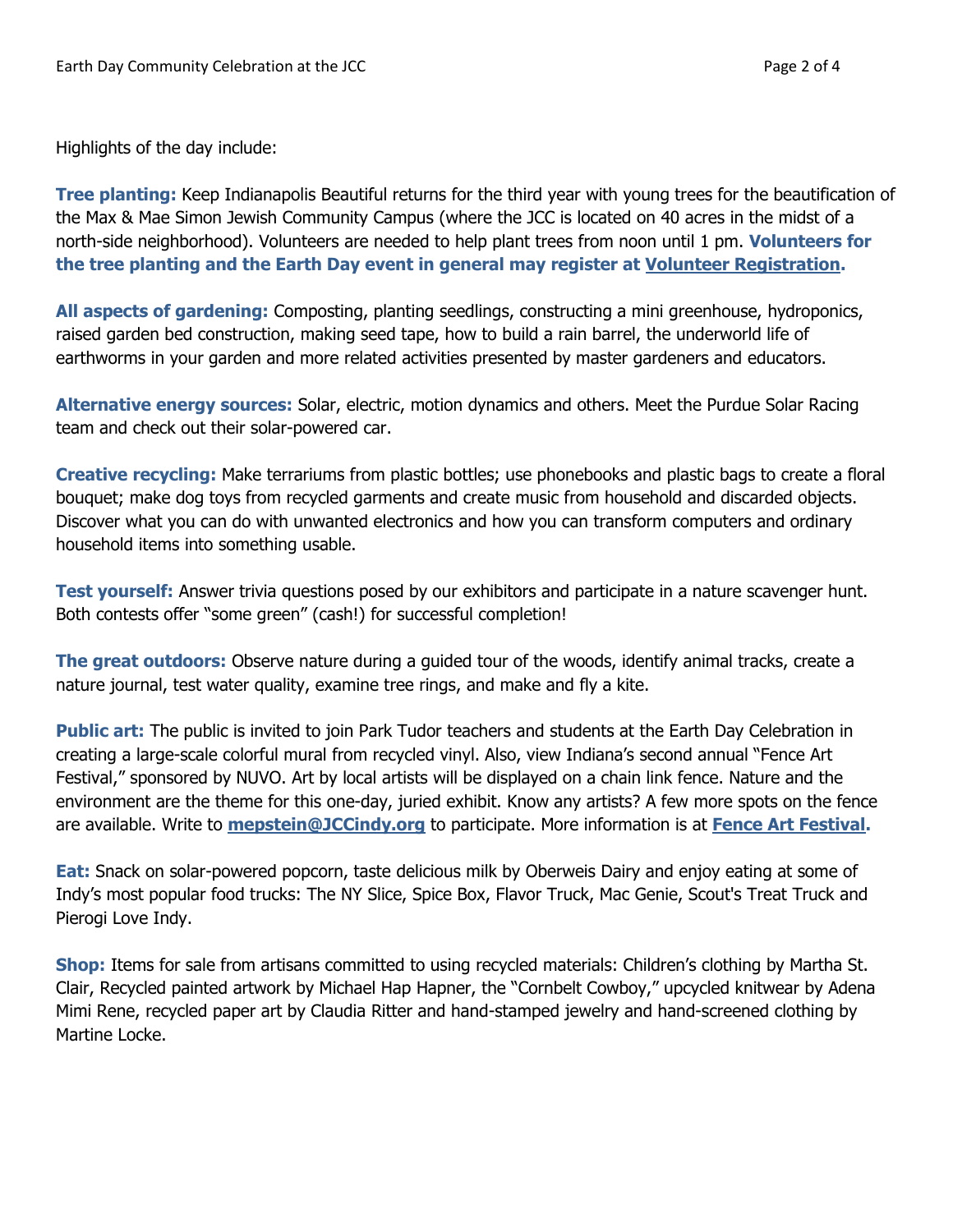**Earn a badge:** Girl Scouts of Central Indiana are offering an official badge to girls who attend the JCC's Earth Day Community Celebration. The event will count toward "It's Your Planet-Love It" journey. Cost for the badge is \$3.

#### **Title Co-Sponsors**

[Indianapolis Power & Light Company](http://www.iplpower.com/) Citizens Energy Group

#### **Contributing Sponsors**

Robert & Tony Bader Charitable Foundation Lori Efroymson-Aguilera and Sergio Aguilera Renny and Greg Silver **Cummins** Payne & Mencias at Merrill Lynch ETC ProLiance Energy

### **Additional Sponsors**

Al-Gal-Co Alpha Chi Sigma Professional Chemistry Fraternity Amos Butler Audubon Society Arab Termite and Pest Control Big Brothers Big Sisters of Central Indiana BJE **BRICS** Camptown Circle City Rain Barrels Commuter Connect Crossroads of America Council, Boy Scouts of America **Cummins** Earth Charter Indiana Earth Fare Energizing Indiana Energy Outfitter Engro LLC eScrap Inc. Fast Signs Ferris Girl Scouts of Central Indiana Greater Good Gardens Green Alternatives Green BEAN Delivery Harding Poorman Hoosier Environmental Council